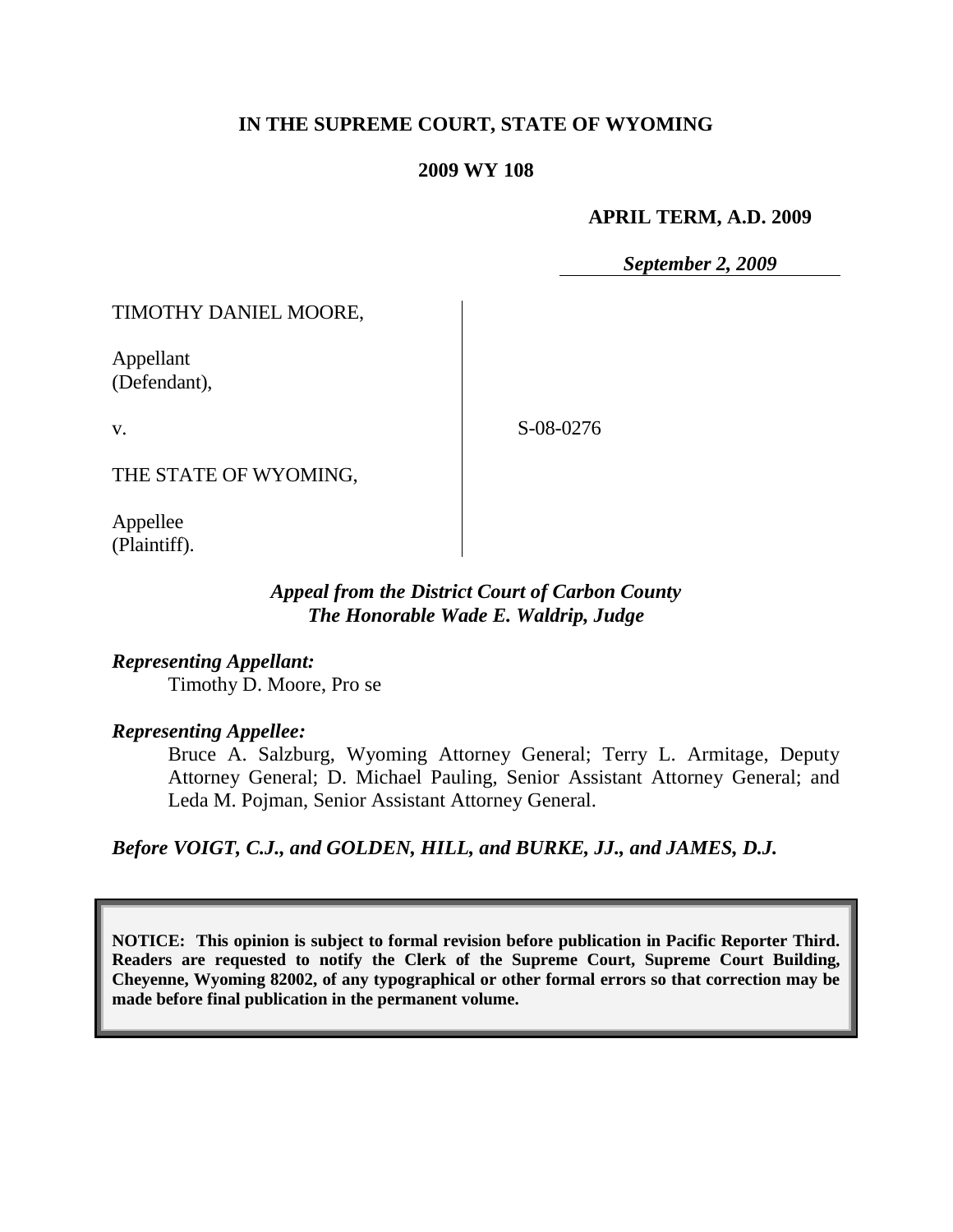## **HILL,** Justice.

[¶1] In 2002, Timothy Moore (Appellant) was convicted of four felonies. Three of his felony sentences were ordered to be served concurrently with each other. These three concurrent sentences were ordered to be served consecutively to the fourth felony sentence. In 2004, the district court granted a sentence reduction. It is Appellant's contention here that, as a result of the sentence reduction, all four sentences are now concurrent. The district court has repeatedly rejected Appellant's claims in this regard. In this appeal, we will affirm the district court's *Order Clarifying July 12, 2005 Order Denying Sentence Modification*.

## **ISSUES**

[¶2] In his *pro se* brief, Appellant does not provide a statement of the issues presented for review, as required by W.R.A.P. 7.01(d). However, he makes these three arguments:

> 1. The March 12, 2004 Order required all of Appellant"s sentences to run concurrently.

> 2. [The district court"s] Order Clarifying July 12, 2005 Order Denying Sentence Modification rendered [the 2004] Order Granting Appellant"s Motion for Sentence Modification an absurdity and without effect.

> 3. The language of the July 12, 2005 Order Denying Sentence Modification compelled Appellant to submit the Motion to Clarify and Complete the July 12, 2005 Order.

# **FACTS**

[¶3] In 2002, a Carbon County jury found Appellant guilty of two misdemeanors<sup>1</sup> and the following four felonies: aggravated burglary, blackmail, and two counts of kidnapping. The details of those crimes are set out in *Moore v. State*, 2003 WY 153, 80 P.3d 191 (Wyo. 2003). The district court imposed the following felony sentences:

| Count I  | Aggravated burglary | $5-10$ years |
|----------|---------------------|--------------|
| Count IV | Kidnapping          | $5-10$ years |
| Count V  | Kidnapping          | $5-10$ years |
| Count VI | <b>Blackmail</b>    | 2-5 years    |

<sup>1</sup> Appellant's misdemeanor sentences are not at issue here.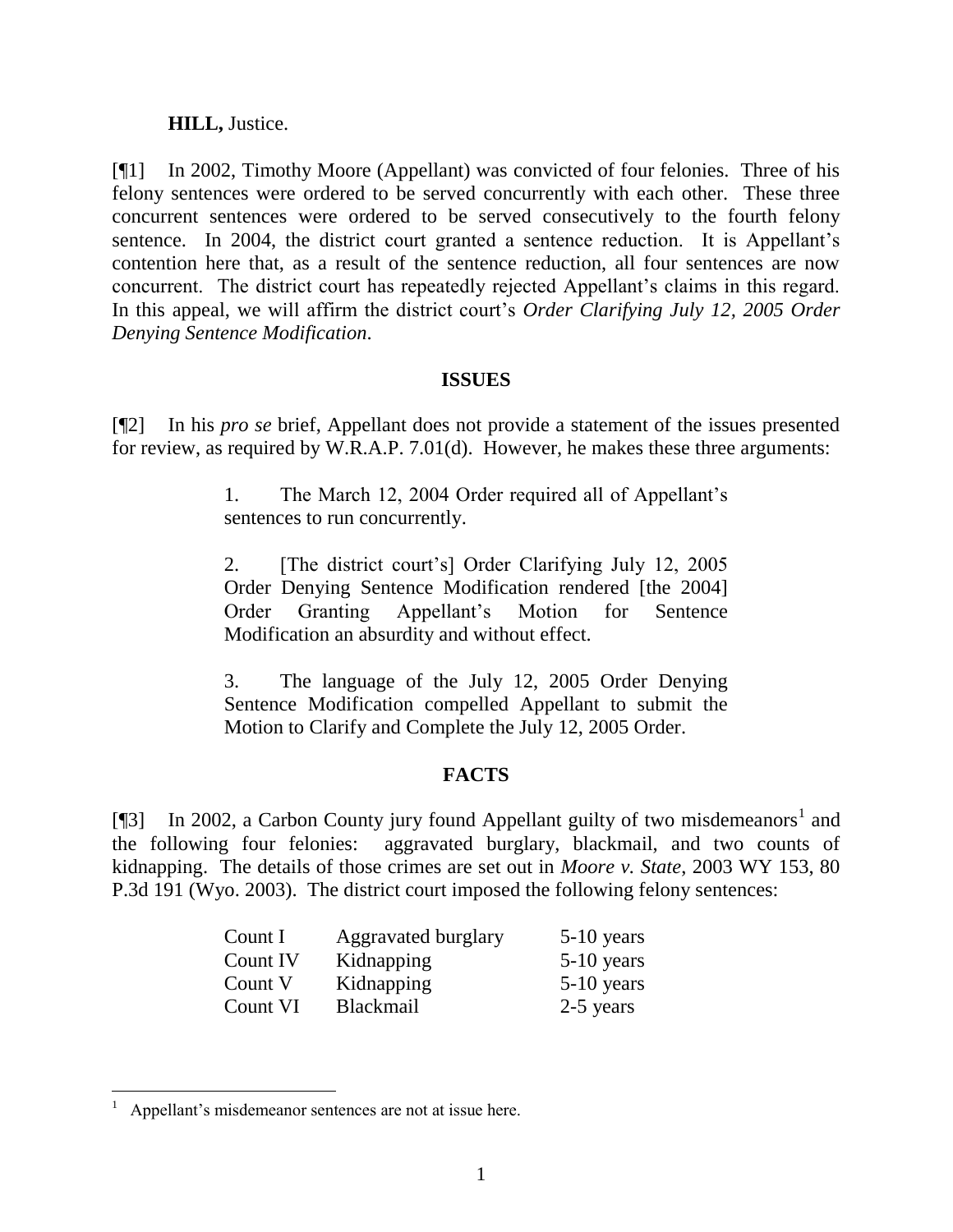The district court ordered that the sentences for Counts IV, V, and VI be served concurrently with each other, but consecutively to the sentence for Count I. This Court affirmed the convictions in *Moore*, with mandate issuing on December 11, 2003.

[¶4] On February 23, 2004, Appellant filed a motion for sentence reduction pursuant to  $W.R.Cr.P.$  35(b).<sup>2</sup> In that motion, Appellant requested that "his sentence be modified so that all of his sentences run concurrently." On March 12, 2004, without holding a hearing, the district court entered its *Order Granting Motion for Sentence Reduction*. That order provided:

> IT IS HEREBY ORDERED, ADJUDGED AND DECREED that the Motion for Sentence Modification be, and is hereby granted;

> IT IS FURTHER ORDERED that the sentence imposed in Counts I, IV and V of not less than five (5) years nor more than ten (10) years be, and is hereby, reduced to a term of not less than five (5) years nor more than eight (8) years.

[¶5] The meaning of this order has been the focus of subsequent litigation, including this appeal. It is Appellant"s contention that, when the district court granted the motion for sentence reduction, the district court granted the only relief requested therein—that all sentences run concurrently. According to Appellant, the Wyoming Department of Corrections has treated the sentences as consecutive.

[¶6] An added complication in this case arises from the retirement of Second Judicial District Court Judge Ken Stebner. Judge Stebner presided over Appellant"s original sentencing. Judge Stebner also entered the *Order Granting Motion for Sentence Reduction*. Judge Stebner later retired. He was replaced by Judge Wade Waldrip, who presided over the following proceedings.

[¶7] In 2005, Appellant filed three letters with the district court. In one of the letters, Appellant asserted that he had been advised by a records manager from the Wyoming

<sup>2</sup> **W.R.Cr.P. 35. Correction or reduction of sentence.**

<sup>. . . .</sup> (b) Reduction.—A motion to reduce a sentence may be made, or the court may reduce a sentence without motion, within one year after the sentence is imposed or probation is revoked, or within one year after receipt by the court of a mandate issued upon affirmance of the judgment or dismissal of the appeal, or within one year after entry of any order or judgment of the Wyoming Supreme Court denying review of, or having the effect of upholding, a judgment of conviction or probation revocation. The court shall determine the motion within a reasonable time. Changing a sentence from a sentence of incarceration to a grant of probation shall constitute a permissible reduction of sentence under this subdivision. The court may determine the motion with or without a hearing.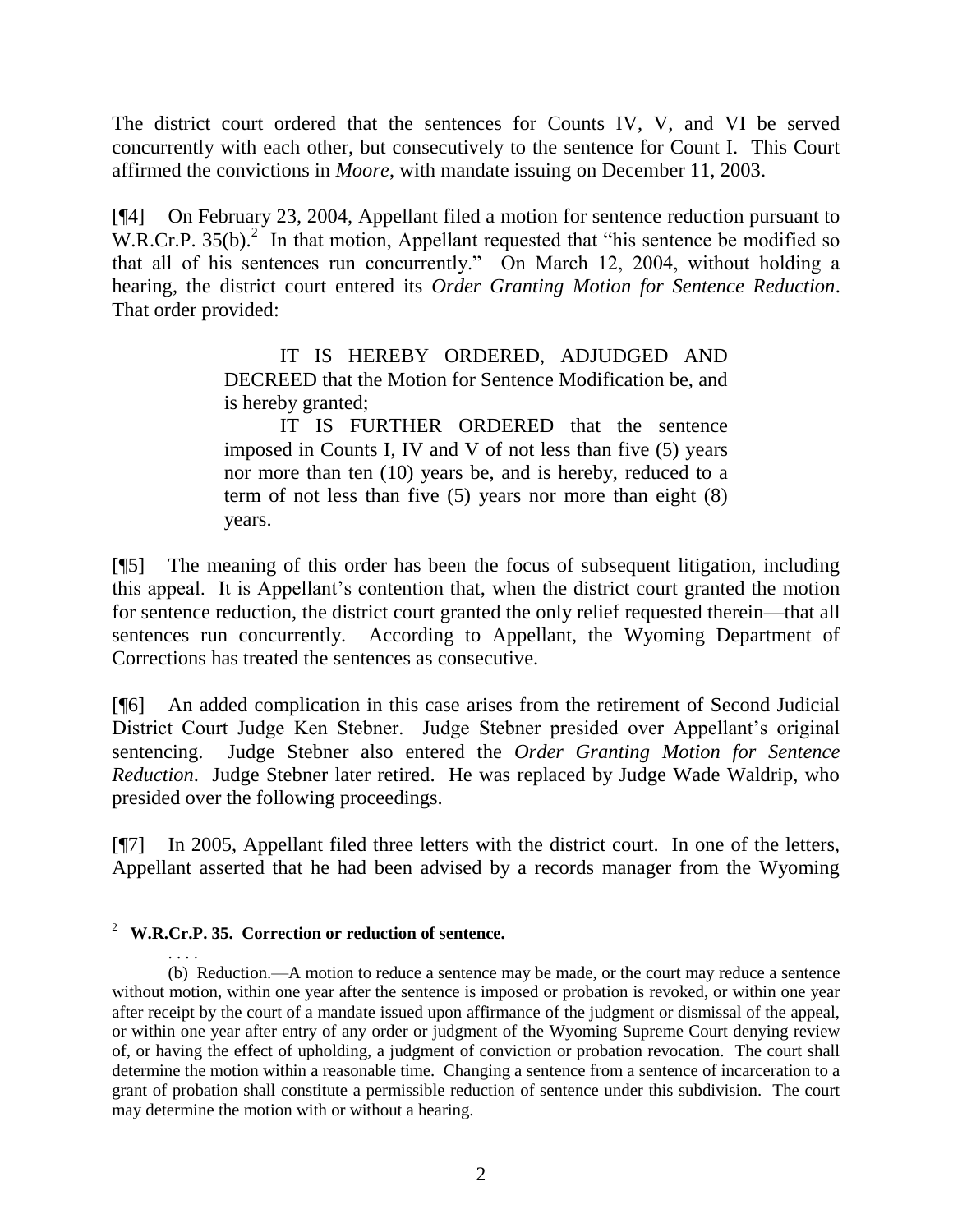Department of Corrections to "contact the sentencing court and ask for clarification concerning my sentence structure." Appellant requested that the district court enter an order declaring that all of his sentences are concurrent. On July 12, 2005, the district court entered its *Order Denying Sentence Modification*. The order provides that the *Order Granting Motion for Sentence Reduction* "…granted specific relief in response to Defendant's original Motion for Sentence Reduction, and only the specified relief. The requests not granted were, necessarily, denied."

[¶8] In October of 2005, Appellant filed a *Petition for Nunc Pro Tunc Judgment and Sentence*. In that petition, Appellant averred that the March 12, 2004 *Order Granting Motion for Sentence Reduction* "…does not specify that terms are to be consecutive. The sentence remained concurrent according to law." The district court denied that petition as well, on October 13, 2005.

[¶9] The present action began on August 14, 2008, when Appellant filed a *Motion to Clarify and Complete the July 12, 2005 Order*. On September 18, 2008, the district court entered its *Order Clarifying July 12, 2005 Order Denying Sentence Modification*. In clarifying its prior order, the district court concluded that "[i]n actual application, [Appellant] is essentially sentenced to serve two (2) consecutive sentences, each 5 years to 8 years in length." (Emphasis in original.) This timely appeal followed.

# **DISCUSSION**

[¶10] Appellant argues that the March 12, 2004 *Order Granting Motion for Sentence Reduction* made all of his sentences concurrent. He submits that, when the district court granted his motion for sentence reduction, it granted the only relief requested in the motion—that all sentences run concurrently. He claims that the reduction in the maximum term (from 10 to 8 years) was a grant of additional relief. He also asserts that the July 12, 2005 *Order Denying Sentence Modification* was so confusing that he was compelled to seek clarification of it. The State, in addition to addressing the merits of Appellant's arguments, contends that the district court lacked jurisdiction to hear Appellant's motions and, alternatively, that Appellant's present claims are barred by the doctrine of *res judicata*.

# **Jurisdiction**

[¶11] We first examine the State"s contention that the district court lacked jurisdiction to enter both (1) the July 12, 2005 *Order Denying Sentence Modification* and (2) the September 18, 2008 *Order Clarifying July 12, 2005 Order Denying Sentence Modification*. With regard to post-conviction relief matters, we follow the rule that, "[O]nce the defendant"s conviction has become final because of the exercise or forfeiture of his right to appeal from his conviction, the district court has no continuing authority to act in the case unless permitted by express statute or rule." *Taylor v. State*, 2003 WY 97,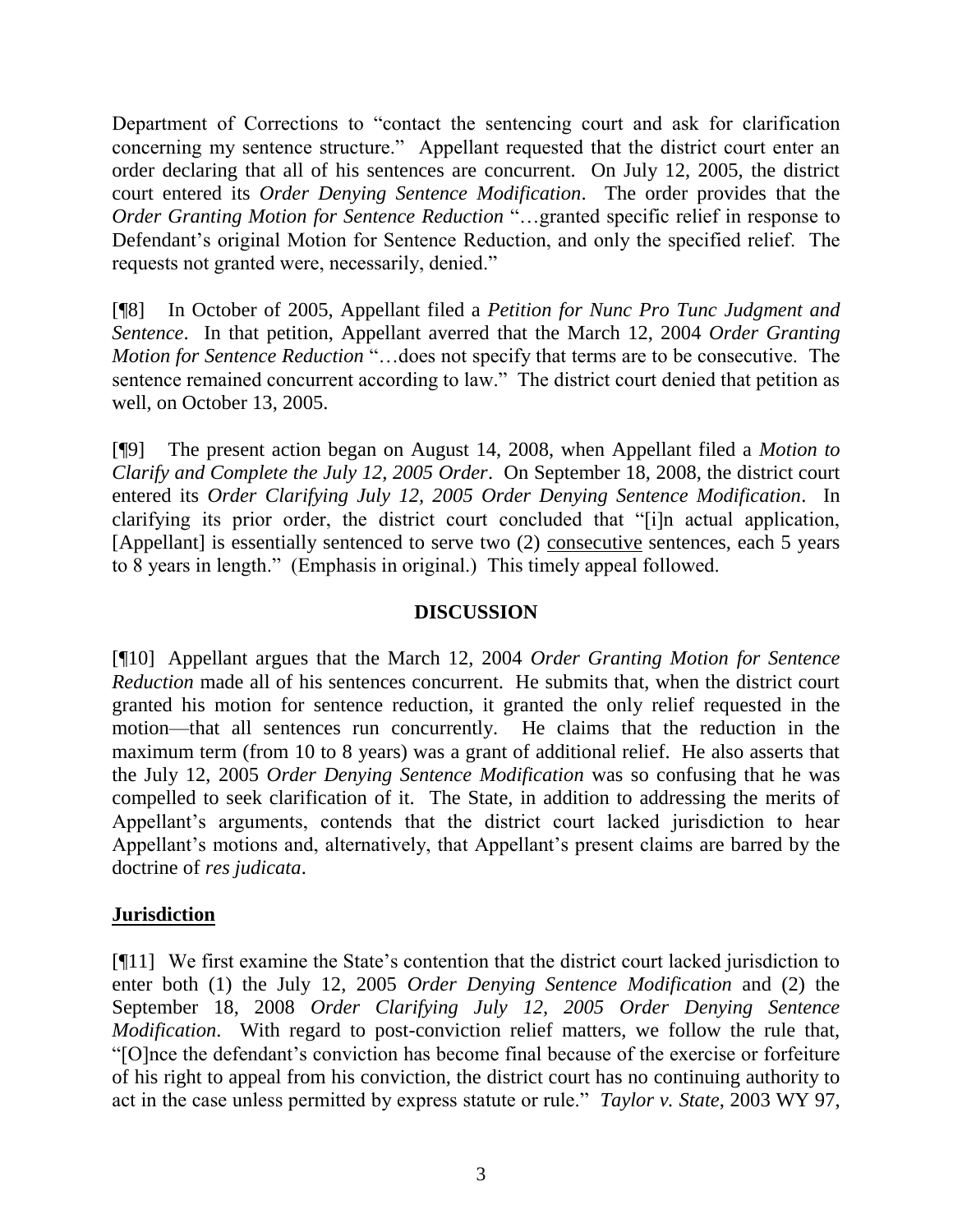¶ 8, 74 P.3d 1236, 1239 (Wyo. 2003) (citing *Nixon v. State*, 2002 WY 118, ¶¶ 11-13, 51 P.3d 851, 854 (Wyo. 2002)). This authority issue presents a question of subject matter jurisdiction, and "[t]he subject matter jurisdiction of a court is a question of law that is reviewed de novo." *Brown v. State*, 2008 WY 9, ¶ 12, 175 P.3d 1158, 1162 (Wyo. 2008).

[¶12] With respect to the 2005 order, the State is making a collateral attack on the order"s validity. *Joyner v. State*, 2002 WY 174, ¶ 14, 58 P.3d 331, 336 (Wyo. 2002) ("Collateral attack principles apply where a party is seeking to attack or "undo" a prior court order.") As a general rule, collateral attacks on judgments are not allowed. *Id.* at ¶ 12, 58 P.3d 335-36. However, a "judgment rendered by a court without jurisdiction is void and subject to collateral attack." *Rogers v. City of Cheyenne*, 747 P.2d 1137, 1139 (Wyo. 1987); *Joyner*, ¶ 12, 58 P.3d at 335-36. Thus, we will permit the State"s jurisdictional challenge to the 2005 order. With respect to the 2008 order, the jurisdictional challenge is clearly appropriate. *Joyner*, ¶ 13, 58 P.3d at 336. However, we reject both challenges.

[¶13] The State contends that Appellant"s 2005 and 2008 requests for sentence modification were not timely under W.R.Cr.P. 35(b), leaving the district court without jurisdiction to consider the motions. *Stewart v. State*, 654 P.2d 727, 727 (Wyo. 1982). First, we note that Appellant"s initial *Motion for Sentence Modification*, which he filed on February 23, 2004, was clearly timely, because the motion was filed within one year of this Court"s affirmance of Appellant"s convictions. W.R.Cr.P. 35(b); *Tomlin v. State*, 2001 WY 121, 35 P.3d 1255 (Wyo. 2001).

[¶14] Turning to Appellant's 2005 pleadings, we first note that the "motion" was actually a series of letters. In the letters, Appellant requested, among other things, that the district court clarify the *Order Granting Motion for Sentence Reduction*. Clearly, this was not a request for sentence reduction under W.R.Cr.P. 35(b), which would have been untimely. Instead, Appellant was requesting clarification/correction of the *Order Granting Motion for Sentence Reduction.* Thus, Appellant's "motion" was not a motion filed pursuant to W.R.Cr.P. 35(b).

[¶15] We find authority for Appellant's "motion" in W.R.Cr.P. 36, which provides:

# **W.R.Cr.P. 36. Clerical mistakes.**

Clerical mistakes in judgments, orders or other parts of the record and errors in the record arising from oversight or omission may be corrected by the court at any time and after such notice, if any, as the court orders.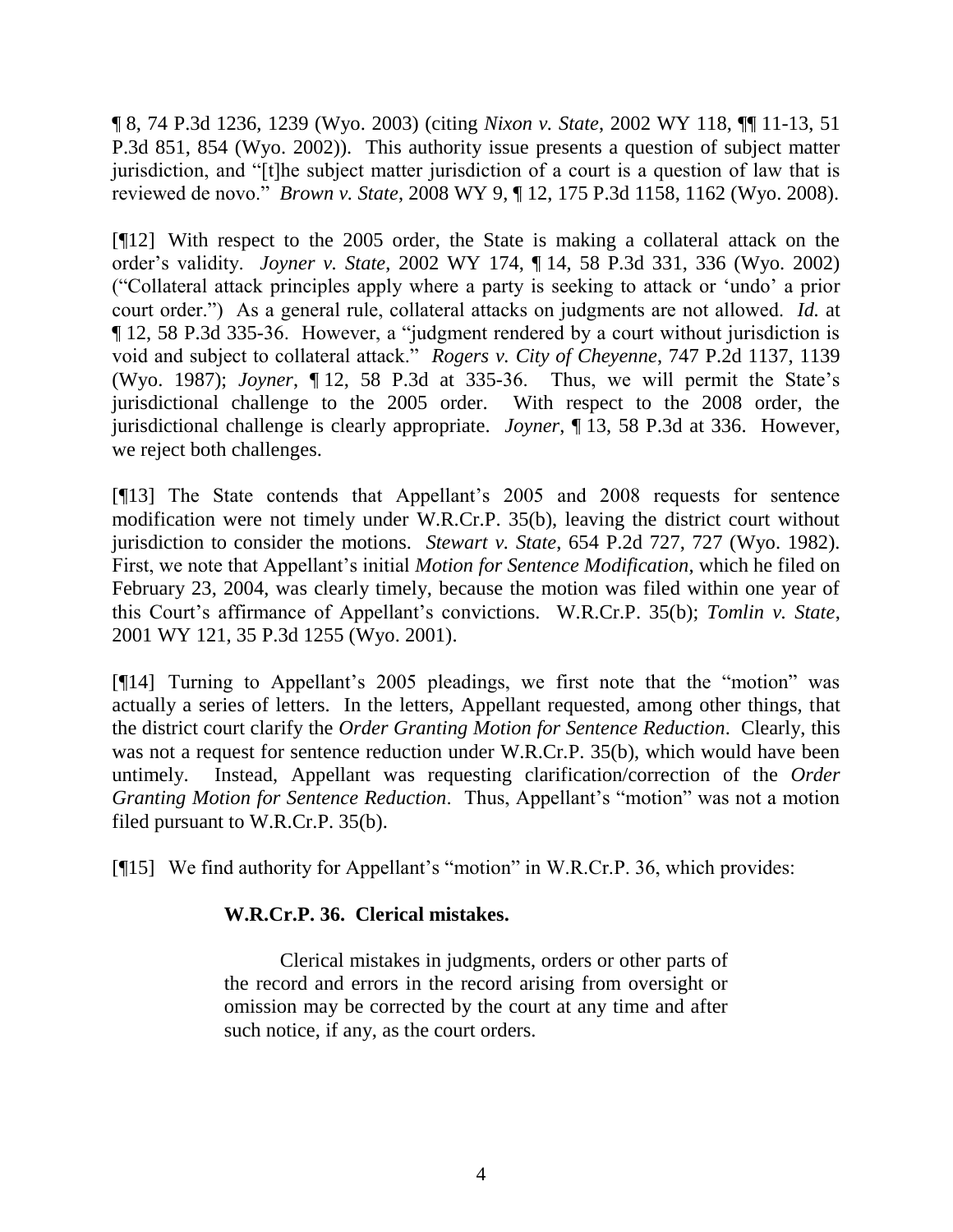The Wyoming Rules of Civil Procedure contain a nearly identical provision in W.R.C.P. 60(a).<sup>3</sup> In *Kearns v. State*, 2002 WY 97, ¶ 27, 48 P.3d 1090, 1098 n.1 (Wyo. 2002), we used interpretations of Rule 60 to aid us in interpreting and applying W.R.Cr.P. 36. We find it appropriate to do the same here.

[ $[16]$ ] In interpreting Rule 60(a), this Court has written:

W.R.C.P. 60(a) is intended to correct clerical, not judicial, errors. A clerical error is a mistake or omission of a mechanical nature apparent on the face of the record that prevents the judgment as entered from accurately reflecting the judgment that was rendered. **In addition, W.R.C.P. 60(a) is designed to clarify, as well as to correct, and is properly invoked to dispel either patent or latent ambiguities in a judgment.**

*Elsasser v. Elsasser*, 989 P.2d 106, 108 (Wyo. 1999) (internal citations omitted; emphasis supplied); *Wyland v. Wyland*, 2006 WY 93, ¶¶ 8-9, 138 P.3d 1165, 1167-68 (Wyo. 2006).

[¶17] In addition, in a slightly different context, we have emphasized that the judicial branch has an obligation to clearly define sentencing structure. In *Jones v. State*, 2003 WY 154, ¶ 8, 79 P.3d 1021, 1024 (Wyo. 2003), we quoted our own order, entered upon a petition for writ of review, which order directed the district court to clarify Jones" sentence structure:

> The Court further finds that, due to the district court's refusal, at the time of sentencing, to designate [Jones's] 1993 aggravated robbery sentences as either concurrent or consecutive to his parole sentence, it would not be appropriate or just in this instance for the courts to stand silent and allow the Board of Parole to rely on the presumption of consecutive sentencing found in *Loper v. Shillinger*, 772 P.2d 552, 553 (Wyo. 1989) and *Apodaca v. State*, 891 P.2d 83, 85 (Wyo. 1995). Therefore, pursuant to its supervisory power, this Court finds that the district court should be directed to correct the 1993 judgment and sentence to include a designation regarding whether the 1993 sentences are to be served concurrently or consecutively to [Jones's]

<sup>3</sup> **W.R.C.P. 60. Relief from judgment or order.**

<sup>(</sup>a) *Clerical Mistakes*.—Clerical mistakes in judgments, orders or other parts of the record and errors therein arising from oversight or omission may be corrected by the court at any time of its own initiative or on the motion of any party and after such notice, if any, as the court orders.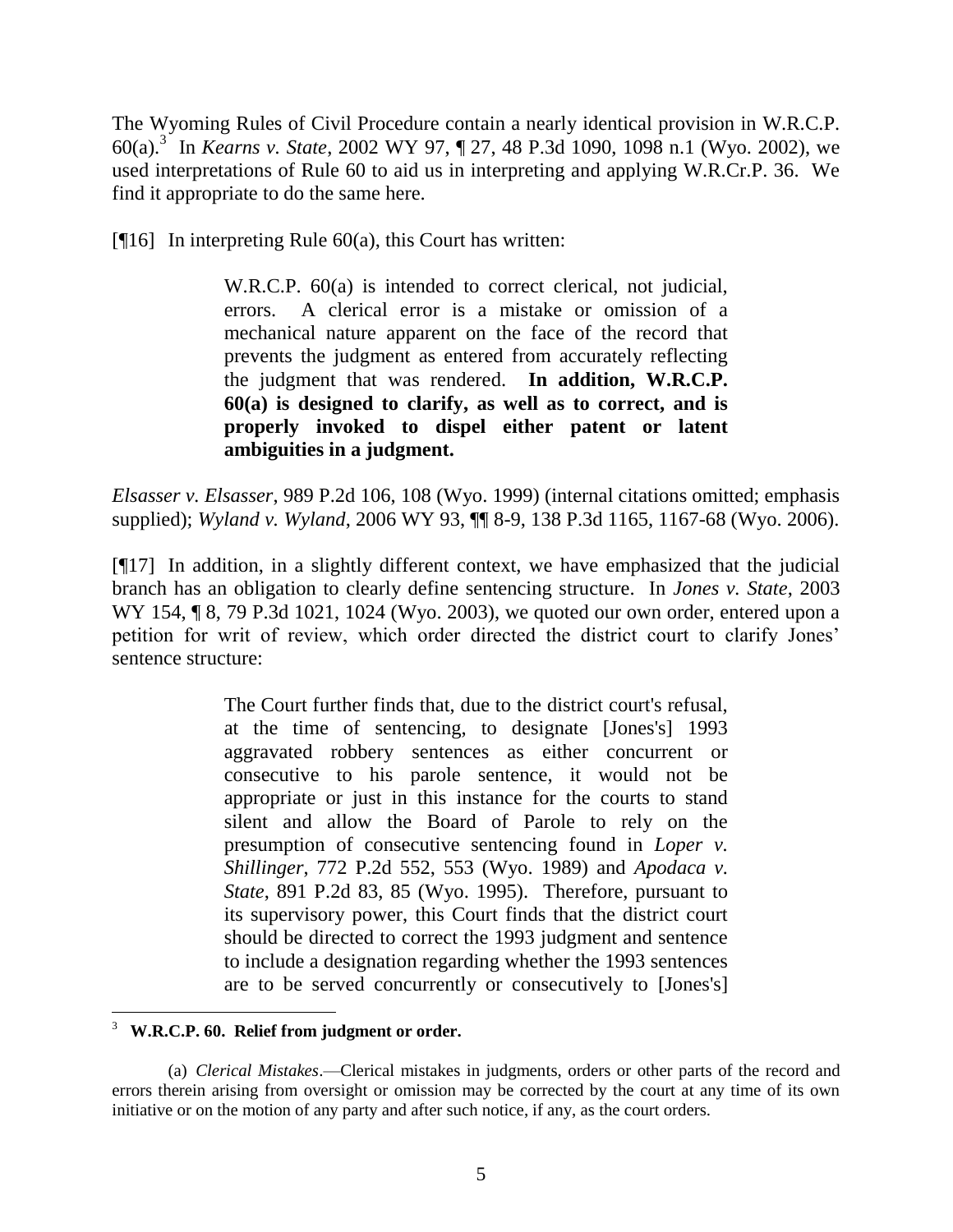parole sentence. The Court also notes that, despite the fact that this matter may technically be *res judicata* due to the district court's repeated denials of [Jones's] various motions to correct an illegal sentence, its decision is made in the interests of justice as well as in the interest of requiring the judicial branch to discharge its duties. See also W.R.Cr.P.  $32(c)(2)(C)$ .

[¶18] Here, there is a lack of clarity in the district court"s 2004 *Order Granting Motion for Sentence Reduction*. As this litigation indicates, it is not clear if the district court intended that all of Appellant's sentences be concurrent. Thus, we find that, although the district court denominated Appellant's letters as a motion for sentence modification, the letters were a proper motion to correct clerical error, pursuant to W.R.Cr.P. 36. Thus, we conclude that the district court had jurisdiction, pursuant to W.R.Cr.P. 36, to enter its July 12, 2005 *Order Denying Sentence Modification*. In addition, we find that the district court's action, in addressing Appellant's filings on the merits, is entirely consistent with what we said in *Jones*.

[¶19] We turn next to Appellant"s August 2008 *Motion to Clarify and Complete the July 12, 2005 Order*. We again conclude that this motion was a proper motion to correct a clerical error under W.R.Cr.P. 36, inasmuch as the motion also sought clarification. We also again conclude that the district court's actions were consistent with *Jones*. The July 12, 2005 order provided that the 2004 *Order Granting Sentence Reduction* "…granted specific relief in response to Defendant's original Motion for Sentence Reduction, and only the specified relief. The requests not granted were, necessarily, denied." This statement begs the question: what specific relief was granted? Thus, the July 12, 2005 order also suffered from a lack of clarity, although that lack of clarity was arguably less significant than the lack of clarity in the 2004 *Order Granting Sentence Reduction*. In any event, given the rules and precedent detailed above, we conclude that the district court acted appropriately in treating Appellant"s motion as jurisdictionally proper. Nevertheless, even though Appellant"s motions were jurisdictionally proper, we must still determine whether *res judicata* bars any of Appellant"s present claims.

#### *Res judicata*

[¶20] "Application of the doctrine of *res judicata* is a question of law that we review *de novo*." *Stewart Title Guar. Co. v. Tilden*, 2008 WY 46, ¶ 10, 181 P.3d 94, 99 (Wyo. 2008). This Court has made clear that

> [t]he concept of *res judicata* applies in criminal cases as well as in civil cases. *Gould v. State*, 2006 WY 157 ¶ 14, 151 P.3d 261, 266 (Wyo. 2006). Under *res judicata*, "[i]t is a longstanding rule that issues which **could have been raised**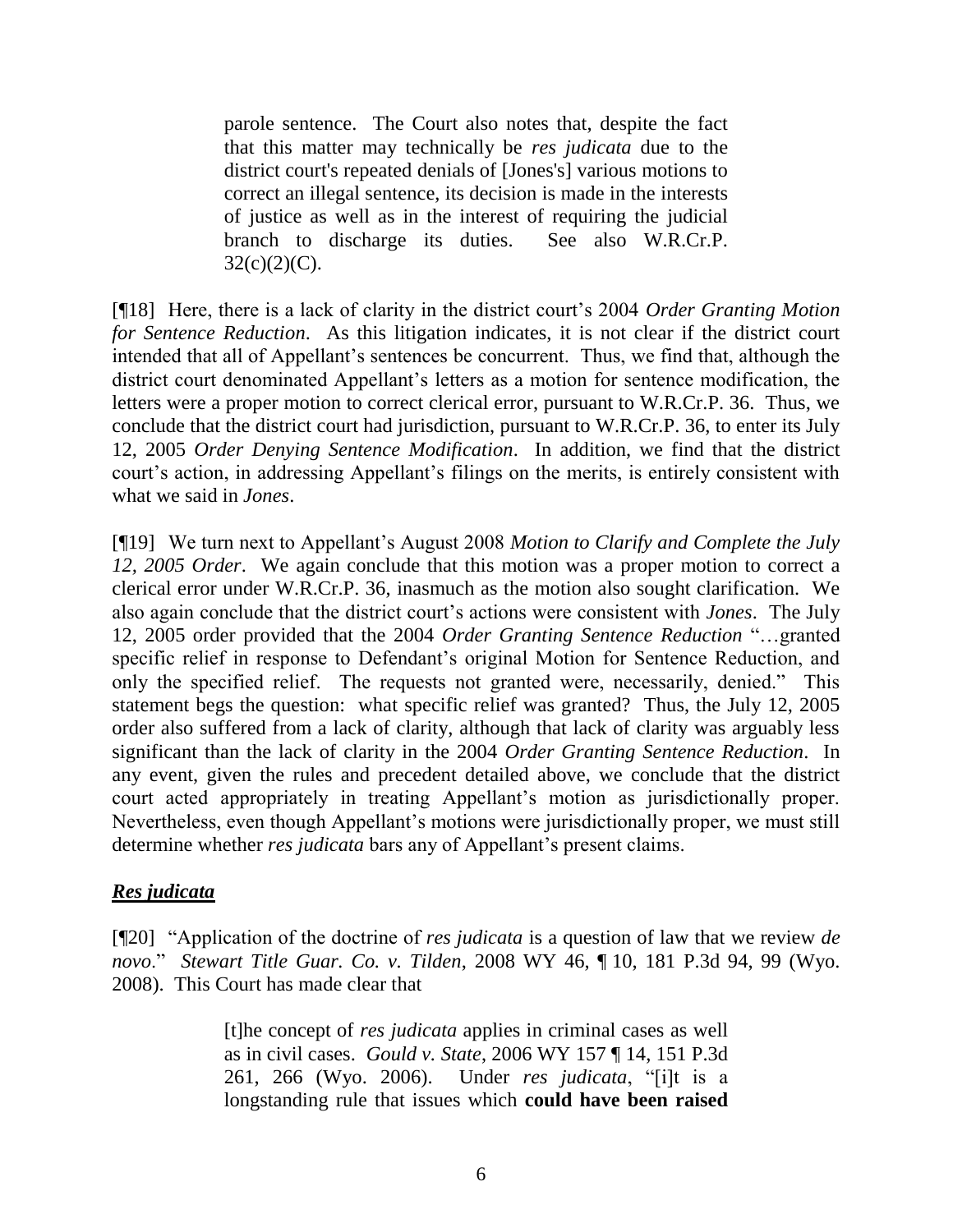in an earlier proceeding are foreclosed from subsequent consideration." *Gould*, ¶ 15, 151 P.3d at 266 (emphasis in original) (quoting *Lacey v. State*, 2003 WY 148, ¶ 11, 79 P.3d 493, 495 (Wyo.2003)).

*Meyers v. State*, 2007 WY 118, ¶ 12, 164 P.3d 544, 547 (Wyo. 2007).

In determining whether the doctrine of *res judicata* applies, we examine four factors: (1) identity in parties; (2) identity in subject matter; (3) the issues are the same and relate to the subject matter; and (4) the capacities of the persons are identical in reference to both the subject matter and the issues between them.

*Lacey v. State*, 2003 WY 148, ¶ 11, 79 P.3d 493, 495 (Wyo. 2003). In this case, the parties, the subject matter, and the capacities of the parties have been the same in the post-conviction motions filed in this matter. Therefore, our analysis of the *res judicata* question will focus on whether Appellant raised, or had the opportunity to raise, the same issue presently before us in this appeal in any previous proceeding. *Martinez v. State*, 2007 WY 164, ¶ 11, 169 P.3d 89, 91 (Wyo. 2007).

[¶21] The district court, in its July 12, 2005 *Order Denying Sentence Modification* clarified the March 2004 *Order Granting Motion for Sentence Reduction*. The 2005 order clearly denied Appellant"s requests for relief regarding the interpretation of the 2004 order, including Appellant"s argument that the 2004 order made all his sentences concurrent. Indeed, it is clear that the district court did not grant Appellant any relief in its 2005 order. Appellant did not appeal from the 2005 order. Thus, any claims denied by that order, including Appellant"s claim that the sentences are concurrent, are *res judicata*. Therefore, Appellant's claims, with respect to the meaning of the 2004 order, are barred by *res judicata*, because those claims were clearly raised, and clearly denied, in 2005.

[¶22] Given the foregoing analysis, Appellant"s challenges to the order that is the subject of this appeal (the September 18, 2008 *Order Clarifying July 12, 2005 Order Denying Sentence Modification*) must be limited to whether the district court"s interpretation and clarification of the July 12, 2005 order was proper. As noted above, it is clear that the district court did not grant Appellant any relief in its July 12, 2005 order. It denied the requested relief. Just as importantly, it granted no affirmative relief. While the July 12, 2005 order may have suffered from a lack of clarity in some respects, it clearly did not grant Appellant any relief, including the relief he requested—that the sentences be declared concurrent. The district court's September 18, 2008 order, although more specific in clarifying Appellant"s sentence structure, is entirely consistent with the July 12, 2005 order. We conclude that the district court's September 18, 2008